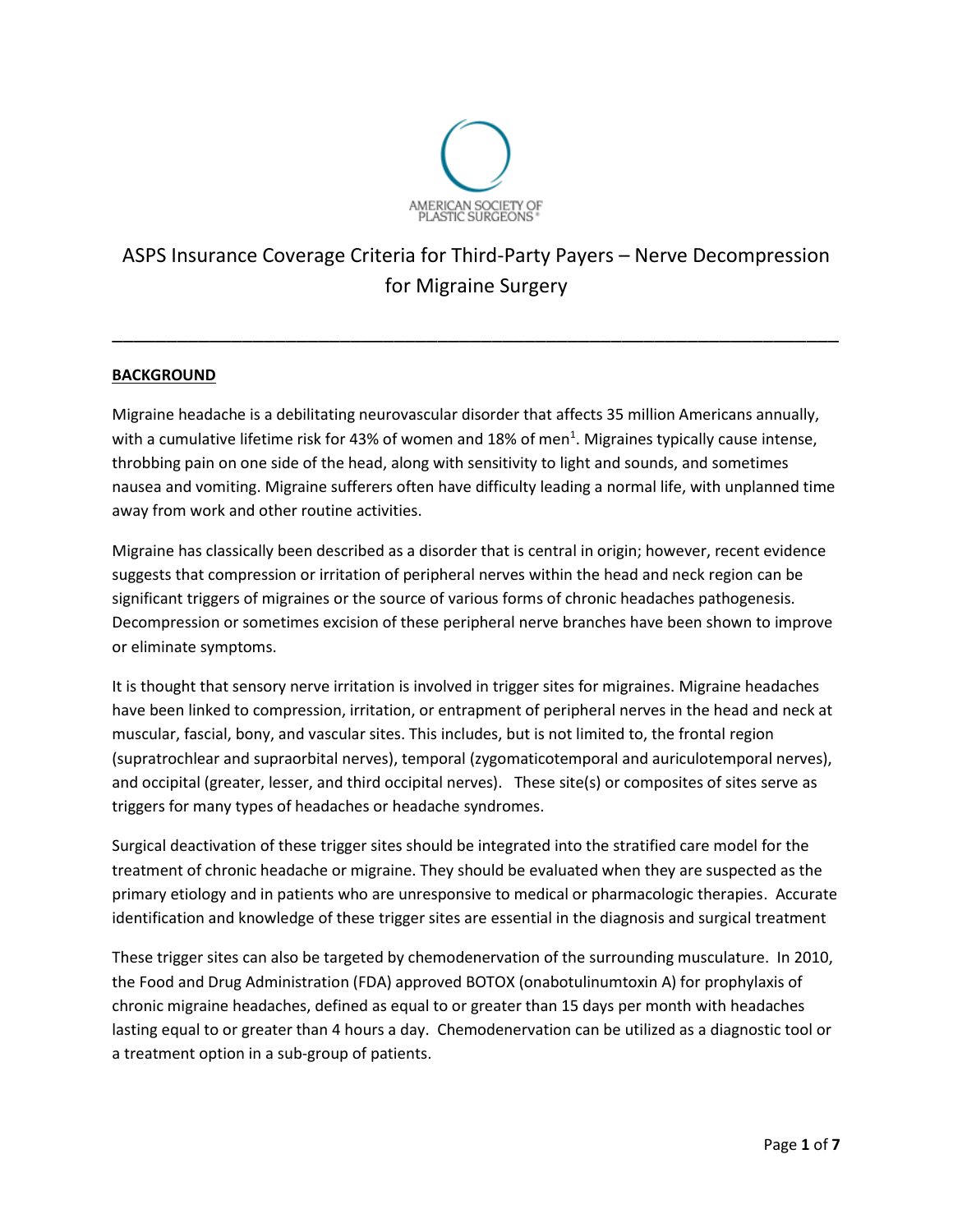## **DEFINITIONS**

**Migraine-** a recurrent throbbing headache that typically affects one side of the head and is often accompanied by nausea and disturbed vision.

**Nerve Decompression Surgery-** a well-established, peripheral nerve surgery applied to relieve pressure of a compressed or pinched nerve.

**Cosmetic Surgery** is performed to reshape normal structures of the body to improve the patient's appearance and self-esteem.

**Reconstructive Surgery** is performed on abnormal structures of the body, caused by congenital defects, developmental abnormalities, trauma, infection, tumors or disease. It is general performed to improve function, but may also be done to approximate a normal appearance.

#### **CURRENT COVERAGE POLICY - BY INSURANCE COMPANY**

| Insurance                     | <b>Nerve Decompression</b>  | <b>Nerve Decompression Insurance Coverage</b>                                                                                                                                                                                                                                                                                                                                                                                                                                                                                                  |
|-------------------------------|-----------------------------|------------------------------------------------------------------------------------------------------------------------------------------------------------------------------------------------------------------------------------------------------------------------------------------------------------------------------------------------------------------------------------------------------------------------------------------------------------------------------------------------------------------------------------------------|
| Company                       | Coverage                    | <b>Criteria Explanation</b>                                                                                                                                                                                                                                                                                                                                                                                                                                                                                                                    |
| Aetna                         | <b>No</b>                   | Aetna considers nerve decompression surgery<br>experimental and investigational.                                                                                                                                                                                                                                                                                                                                                                                                                                                               |
| <b>Blue Cross Blue Shield</b> | <b>No</b>                   | Blue Cross Blue Shield considers nerve<br>decompression surgery experimental and<br>investigational.                                                                                                                                                                                                                                                                                                                                                                                                                                           |
| Centene Corp                  | No Information<br>Available | N/A                                                                                                                                                                                                                                                                                                                                                                                                                                                                                                                                            |
| Cigna                         | No Information<br>Available | N/A                                                                                                                                                                                                                                                                                                                                                                                                                                                                                                                                            |
| <b>Health Net</b>             | Varies by case              | Medical necessity criteria for the review of<br>occipital nerve stimulation (ONS), also called<br>peripheral nerve stimulation (PFS), a form of<br>neuromodulation therapy aimed at treating<br>headache and craniofacial pain.<br>It is the policy of health plans affiliated with<br>Centene Corporation <sup>®</sup> that ONS is medically<br>necessary only for carefully selected individuals<br>with intractable occipital neuralgia that is<br>refractory to standard treatment, and is having a<br>negative impact on quality of life. |
| Humana                        | No Information<br>Available | N/A                                                                                                                                                                                                                                                                                                                                                                                                                                                                                                                                            |
| Magellan                      | No Information<br>Available | N/A                                                                                                                                                                                                                                                                                                                                                                                                                                                                                                                                            |
| Molina                        | No Information<br>Available | N/A                                                                                                                                                                                                                                                                                                                                                                                                                                                                                                                                            |
| <b>United Healthcare</b>      | Yes                         | Botox is proven in the treatment of                                                                                                                                                                                                                                                                                                                                                                                                                                                                                                            |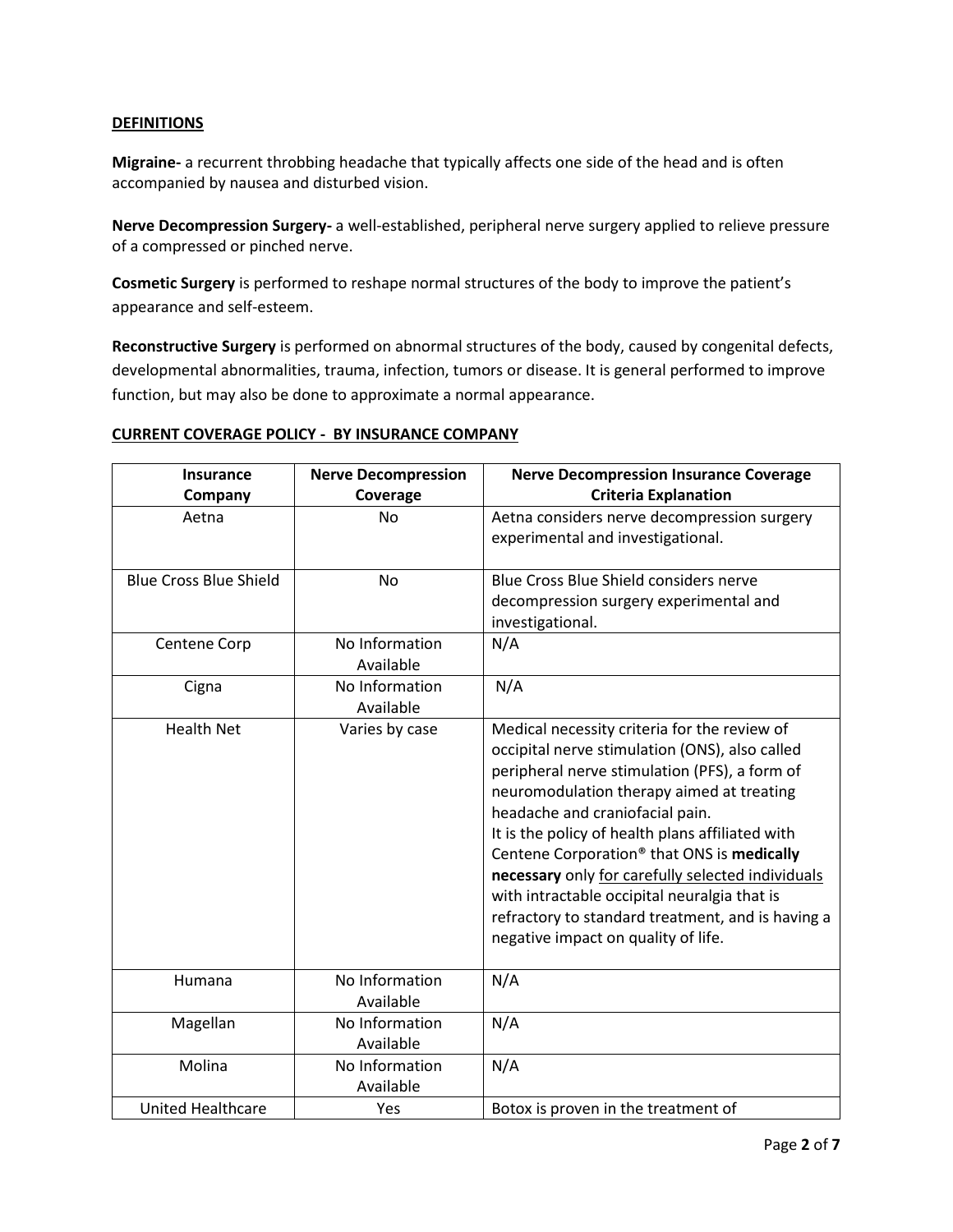|          |     | Migraine headache, chronic defined by BOTH of                                            |
|----------|-----|------------------------------------------------------------------------------------------|
|          |     | the following:                                                                           |
|          |     | a. Greater than or equal to 15 headache days                                             |
|          |     | per month, of which at least 50% are migraine                                            |
|          |     | or probable migraine                                                                     |
|          |     | b. Headaches last 4 hours per day or longer<br>Additional information to support medical |
|          |     | necessity review where applicable:                                                       |
|          |     | Botox is medically necessary for the                                                     |
|          |     | prophylaxis of chronic migraine when ALL of the                                          |
|          |     | following criteria are met:                                                              |
|          |     | a. Diagnosis of chronic migraine, defined by<br>BOTH of the following:                   |
|          |     | (1) Greater than or equal to 15 headache days                                            |
|          |     | per month, of which at least 50% are migraine                                            |
|          |     | or probable migraine                                                                     |
|          |     | (2) Headaches last 4 hours per day or longer;                                            |
|          |     |                                                                                          |
|          |     | <b>AND</b><br>b. History of failure (after a trial of at least two                       |
|          |     | months), contraindication, or intolerance to                                             |
|          |     | prophylactic therapy with one agent from TWO                                             |
|          |     | of the following therapeutic classes:                                                    |
|          |     | (1) Antidepressant [i.e., Elavil (amitriptyline),                                        |
|          |     | Effexor (venlafaxine)]                                                                   |
|          |     | (2) Antiepileptic drug [i.e., Depakote/Depakote<br>ER (divalproex sodium), Topamax       |
|          |     | (topiramate)]                                                                            |
|          |     | (3) Beta blocker [i.e., atenolol, Inderal                                                |
|          |     | (propranolol), nadolol, timolol, Toprol XL                                               |
|          |     | (metoprolol extended-release)];                                                          |
|          |     | <b>AND</b>                                                                               |
|          |     | c. OnabotulinumtoxinA dose does not exceed                                               |
|          |     | 155 units administered intramuscularly divided                                           |
|          |     | over 31 injection sites divided across 7 head                                            |
|          |     | and neck muscles every 12 weeks.                                                         |
|          |     |                                                                                          |
| Wellcare | Yes | Botulinum toxin is considered medically                                                  |
|          |     | necessary when the member has one of the                                                 |
|          |     | following diagnoses and meets the                                                        |
|          |     | corresponding criteria. Coverage duration is                                             |
|          |     | 12 weeks.                                                                                |
|          |     | 1. Chronic Migraines                                                                     |
|          |     | Botulinum Toxin for the treatment of                                                     |
|          |     | headaches is a covered benefit and medically                                             |
|          |     | necessary when the following criteria are met:                                           |
|          |     | <b>OnabotulinumtoxinA (Botox Brand of</b>                                                |
|          |     | <b>Botulinum Toxin Type A)</b>                                                           |
|          |     | Member must meet the following criteria                                                  |
|          |     | pertinent to their medical                                                               |
|          |     | condition1,287,289,300,302:                                                              |
|          |     | 1. Migraines for prevention of chronic (15                                               |
|          |     | days or more per month with headaches                                                    |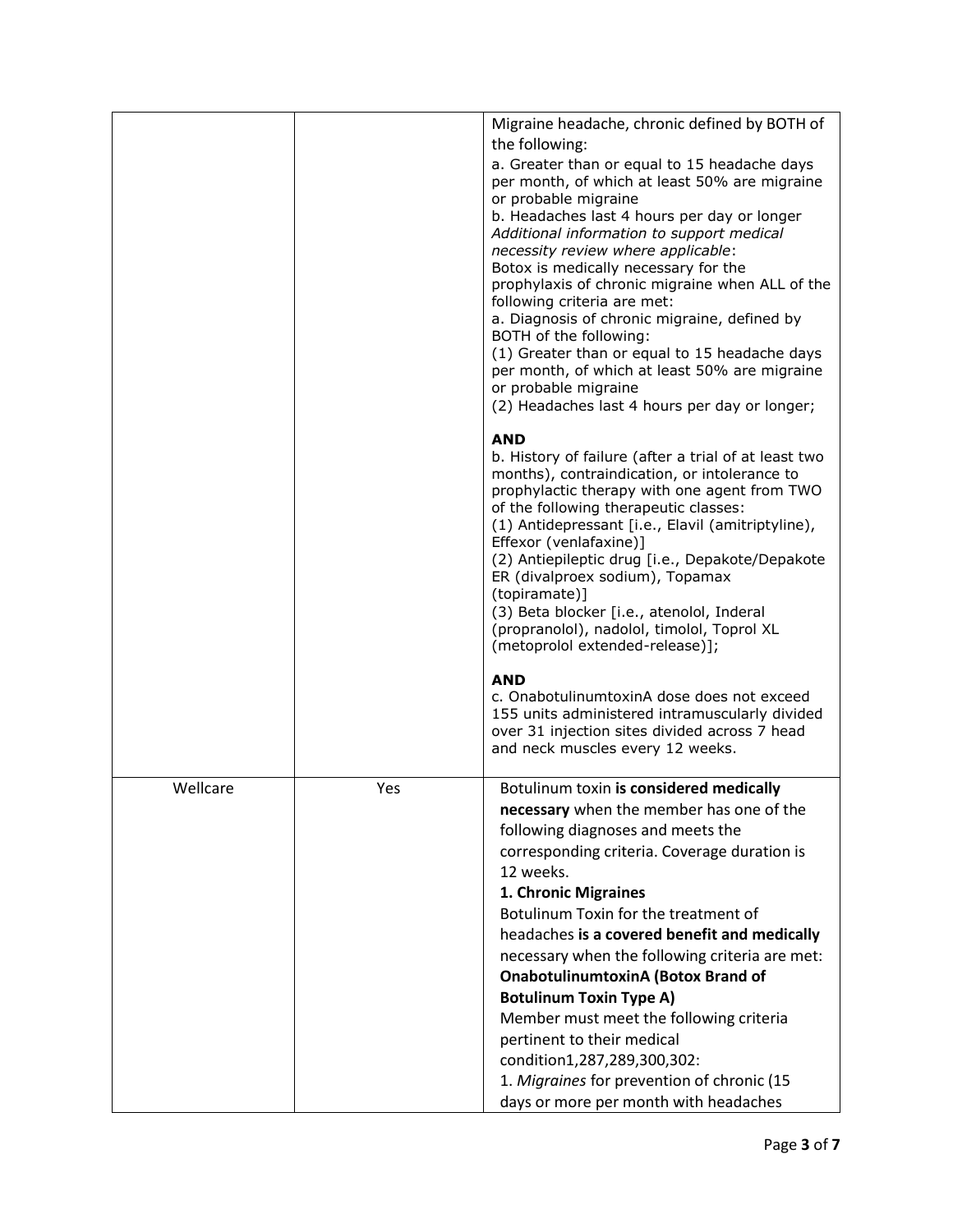|           |                             | lasting 4 hours a day or longer) migraine<br>headaches (see appendix for diagnostic<br>criteria) in adults who have tried and failed<br>trials of at least 3 classes of migraine<br>headache prophylaxis medications of at least<br>2 months (60 days) duration for each<br>medication:<br>a. Angiotensin-converting enzyme<br>inhibitors/angiotensin II receptor blockers<br>(e.g., losartan, valsartan, lisinopril);<br>b. Anti-depressants (e.g., amitriptyline,<br>clomipramine, doxepin, mirtazapine,<br>nortryptiline, protriptyline);<br>c. Anti-epileptic drugs (e.g., gabapentin,<br>topiramate, valproic acid);<br>d. Beta blockers (e.g., atenolol, metoprolol,<br>nadolol, propranolol, timolol);<br>e. Calcium channel blockers (e.g., diltiazem,<br>nifedipine, nimodipine, verapamil);<br>f. Alpha agonist (e.g., clonidine, guanfacine);<br>g. Antihistamine (e.g., cyproheptadine).<br>AND,<br>2. Member is 18 years of age or older.<br>AND,<br>3. Dose of Onabotulinumtoxin A does not<br>exceed 155 units administered intramuscularly<br>divided over 31 injection sites every 12 weeks. |
|-----------|-----------------------------|---------------------------------------------------------------------------------------------------------------------------------------------------------------------------------------------------------------------------------------------------------------------------------------------------------------------------------------------------------------------------------------------------------------------------------------------------------------------------------------------------------------------------------------------------------------------------------------------------------------------------------------------------------------------------------------------------------------------------------------------------------------------------------------------------------------------------------------------------------------------------------------------------------------------------------------------------------------------------------------------------------------------------------------------------------------------------------------------------------------|
| Wellpoint | No Information<br>Available | N/A                                                                                                                                                                                                                                                                                                                                                                                                                                                                                                                                                                                                                                                                                                                                                                                                                                                                                                                                                                                                                                                                                                           |

# **POLICY**

Compression of peripheral nerves of the head and/or neck can lead to migraine headaches and/or nerve compression headaches (including neuralgias) BOTOX is FDA-approved for the treatment of chronic migraine headaches in adults. BOTOX is injected into specific muscles of the head and neck. BOTOX onlabel injection pattern includes the broad administration of 155 units of BOTOX across 31 sites representing 7 head and neck muscle groups, including the corrugators, procerus, frontalis, temporalis, occipitalis, cervical paraspinal, and trapezius muscle groups.

Nerve blocks or BOTOX, Doppler probe, CT scan, and constellation of symptoms (either alone or in combination) are used to diagnose the trigger sites involved. Surgery can be performed to deactivate the sites which are causing headache or activating migraine. Surgical techniques may include decompression or neurectomy. Depending on the specific area(s) of the trigger site, surgery may be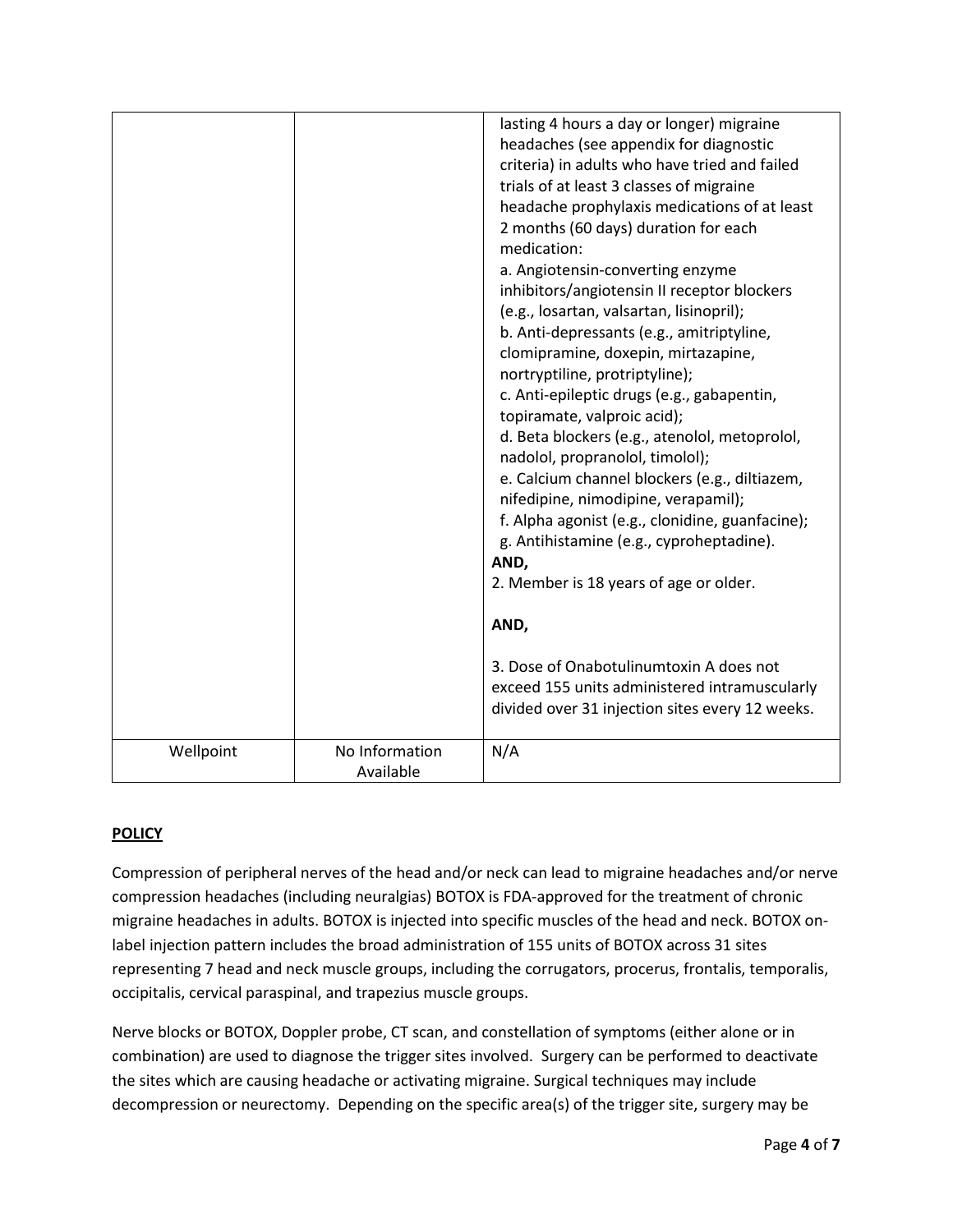performed through an upper eyelid (blepharoplasty) approach or through various scalp or neck incisions.

#### **CODING**

#### **Coding Implications**

This clinical policy references Current Procedural Terminology (CPT®). CPT® is a registered trademark of the American Medical Association. All CPT codes and descriptions are copyrighted 2015, American Medical Association. All rights reserved. CPT codes and CPT descriptions are from the current manuals and those included herein are not intended to be all-inclusive and are included for informational purposes only. Codes referenced in this clinical policy are for informational purposes only. Inclusion or exclusion of any codes does not guarantee coverage. Providers should reference the most up-to-date sources of professional coding guidance prior to the submission of claims for reimbursement of covered services.

#### **Diagnosis (ICD-10)**

| G43.001-G43.019 | Migraine without aura                   |
|-----------------|-----------------------------------------|
| G43.101-G43.119 | Migraine with aura                      |
| G43.901-G43.919 | Migraine unspecified, intractable       |
| G44.001-G44.009 | Cluster headache unspecified            |
| G44.011-G44.019 | Episodic cluster headache               |
| G44.021-G44.029 | Chronic cluster headache                |
| M54.81          | Occipital neuralgia                     |
| <b>R51</b>      | Headache                                |
| M54.89          | <b>Other Dorsalgia</b>                  |
| M54.2           | Cervicalgia                             |
| G30.1           | <b>Atypical Facial Pain</b>             |
| G50.8           | Other Disorders of the trigeminal nerve |
| G89.21          | Chronic Pain due to trauma              |
| G89.29          | <b>Other Chronic Pain</b>               |
| H57.11          | Ocular Pain, right eye                  |
| H57.12          | Ocular Pain, left eye                   |
| H92.01          | Otalgia, right ear                      |
| H92.02          | Otalgia, left ear                       |

# **Procedure (CPT)**

14040-14041 Adjacent tissue transfer for arrangements neck, 10 cm<sup>2</sup> or less, 10-30 cm<sup>2</sup> 14060-14061 Adjacent tissue transfer for arrangements eyelids, 10 cm² or less, 10-30 cm² 15771 Grafting of autologous fat harvested by liposuction technique to trunk, breasts, scalp, arms, and or legs; 50 cc or less injectate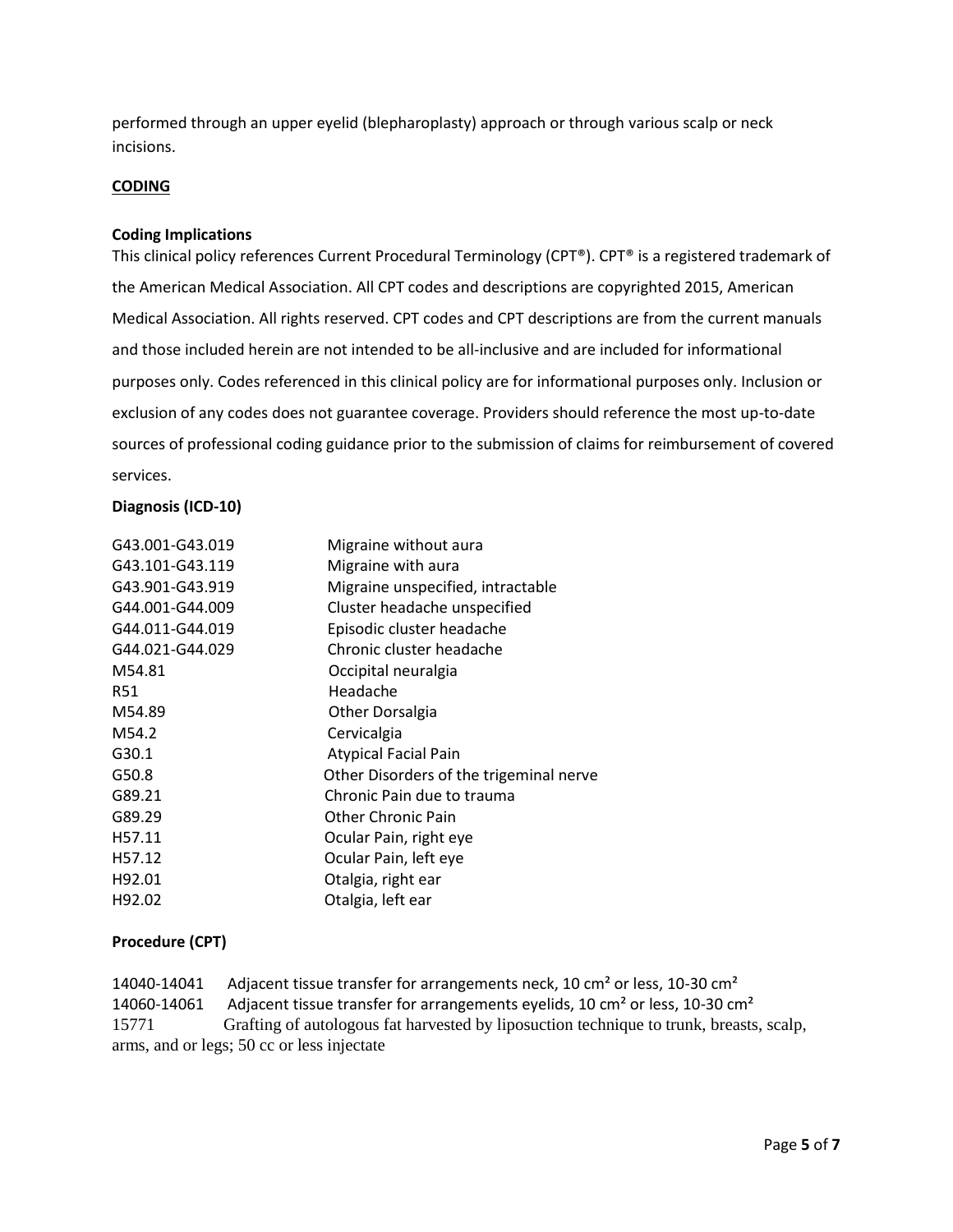15772 Each additional 50 cc injectate, or part thereof (List separately in addition to code for primary procedure)

15773 Grafting of autologous fat harvested by liposuction technique to face, eyelids, mouth, neck, ears, orbits, genitalia, hands, and/or feet; 25 cc or less injectate

- 15774 Each additional 25 cc injectate, or part thereof (List separately in addition to code for primary procedure)
- 30130 Excision inferior turbinate, partial or complete, any method
- 30140 Submucous resection inferior turbinate, partial or complete, any method
- 30520 Septoplasty or submucous resection with or without cartilage scoring, contouring or replacement with graft
- 30999 Unlisted procedure, nose
- 31231 Nasal endoscopy, diagnostic, unilateral or bilateral (upper procedure)
- 64716 Neuroplasty and/or transposition, cranial nerve
- 64722 Decompression; unspecified nerve(s) (specify)
- 64732 Transection or avulsion of supraorbital nerve
- 64744 Transection or avulsion greater occipital nerve
- 64771 Transection or avulsion of other cranial nerve, extradural
- 64772 Transection or avulsion of other spinal nerve, extradural
- 64787 Implantation of nerve end into bone or muscle
- 64999 Unlisted code, nervous system
- 67900 Repair of brow ptosis (supraciliary, mid-forehead or coronal approach)